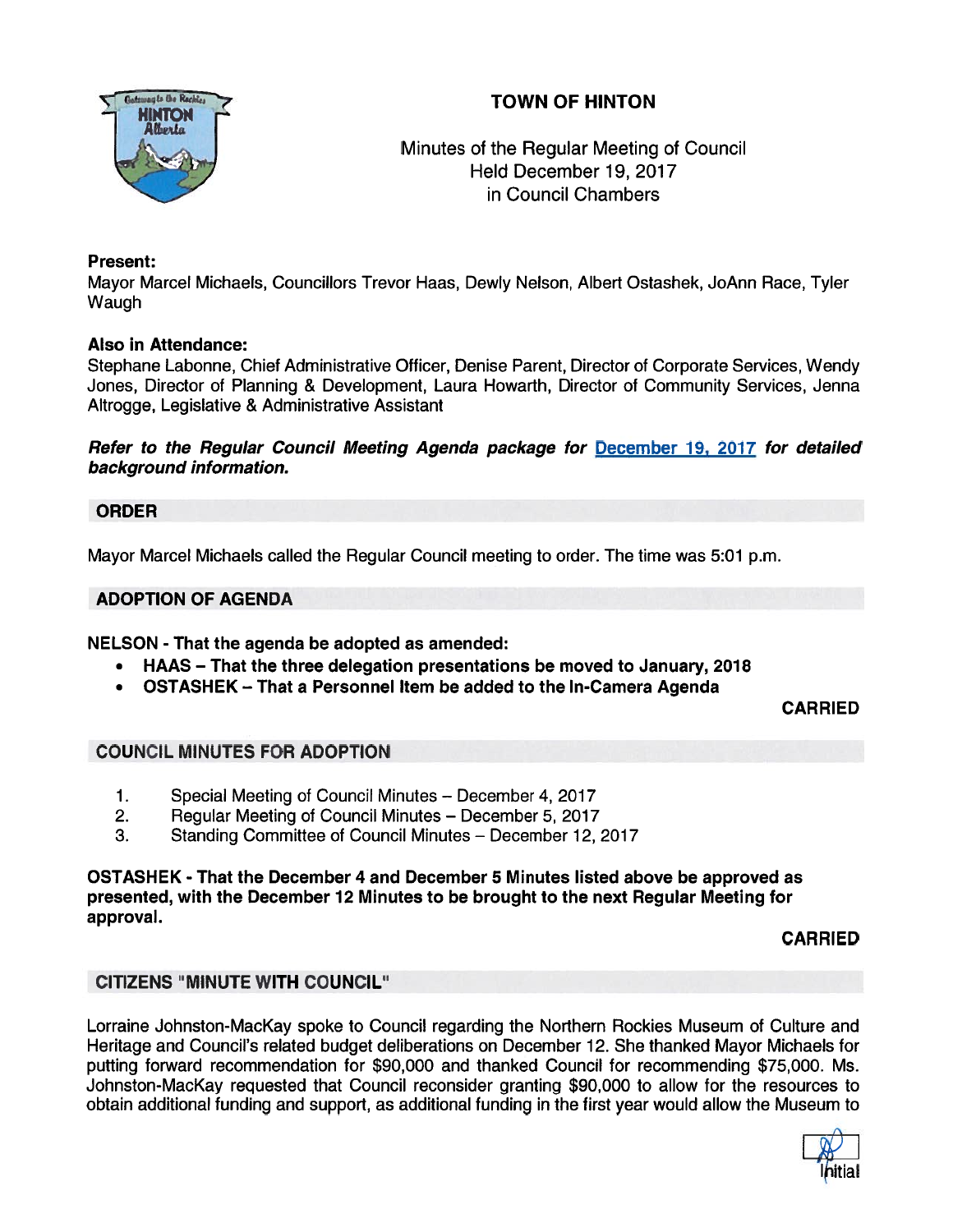Town of Hinton Regular Meeting of Council Minutes-December 19, 2017 Page 2

> find needed partnerships and sponsorships to get running. Council asked Ms. Johnston-MacKay about the membership options at the Museum and thanked her for coming to speak with Council.

> The Manager of the Northern Rockies Museum of Culture and Heritage, Madison Sharman, recapped some of the accomplishments and milestones since the Museum's opening in April, 2017 in the form of a rap.

## **DELEGATIONS AND PRESENTATIONS**

### "Hinton Cares" Alberta Healthy Communities Approach

Due to illness, Yvonne Rempel, Community Facilitator for Alberta Health Services was unable to attend the meeting. Her presentation will be rescheduled for January 2018.

### RCMP Quarterly Review

Staff Sergeant Chris Murphy was unable to attend the meeting. His presentation will be rescheduled for January 2018.

# Automated Traffic Enforcement Overview Committee Review

Staff Sergeant Chris Murphy and Fire Chief/ Protective Services Manager Todd Martens were unable to attend the meeting. Their presentation will be rescheduled for January 2018.

### **ACTION ITEMS**

1. 2018 Budget Presentation / Interim Budget

**MICHAELS-Remove Line ML-02 (Government Centre Maintenance) from the Capital Budget. CARRIED** 

**NELSON -That Council direct Administration to add \$40,000 to the 2018 Budget (one-time) for the development of an Economic Development Strategic Plan to be funded from Reserves. CARRIED** 

HAAS - Remove Line 18-RR-04 (Playground Structure) from the capital Budget and direct **Administration to return to Council in March with a plan to replace our playground structures. CARRIED** 

RACE - Remove Line 18-OE-11 (Firehall Overhead Traffic Lights) from the Capital Budget. **DEFEATED** 

**NELSON- Remove Line 18-ML-11 (Firehall Drainage) from the Capital Budget.** 

**DEFEATED** 

**HAAS - That Council accepts for information the 2018 proposed Operating Budget of \$34,212,182 and the new One-time Operating and Capital Budget of \$3,035,800 and instructs** 

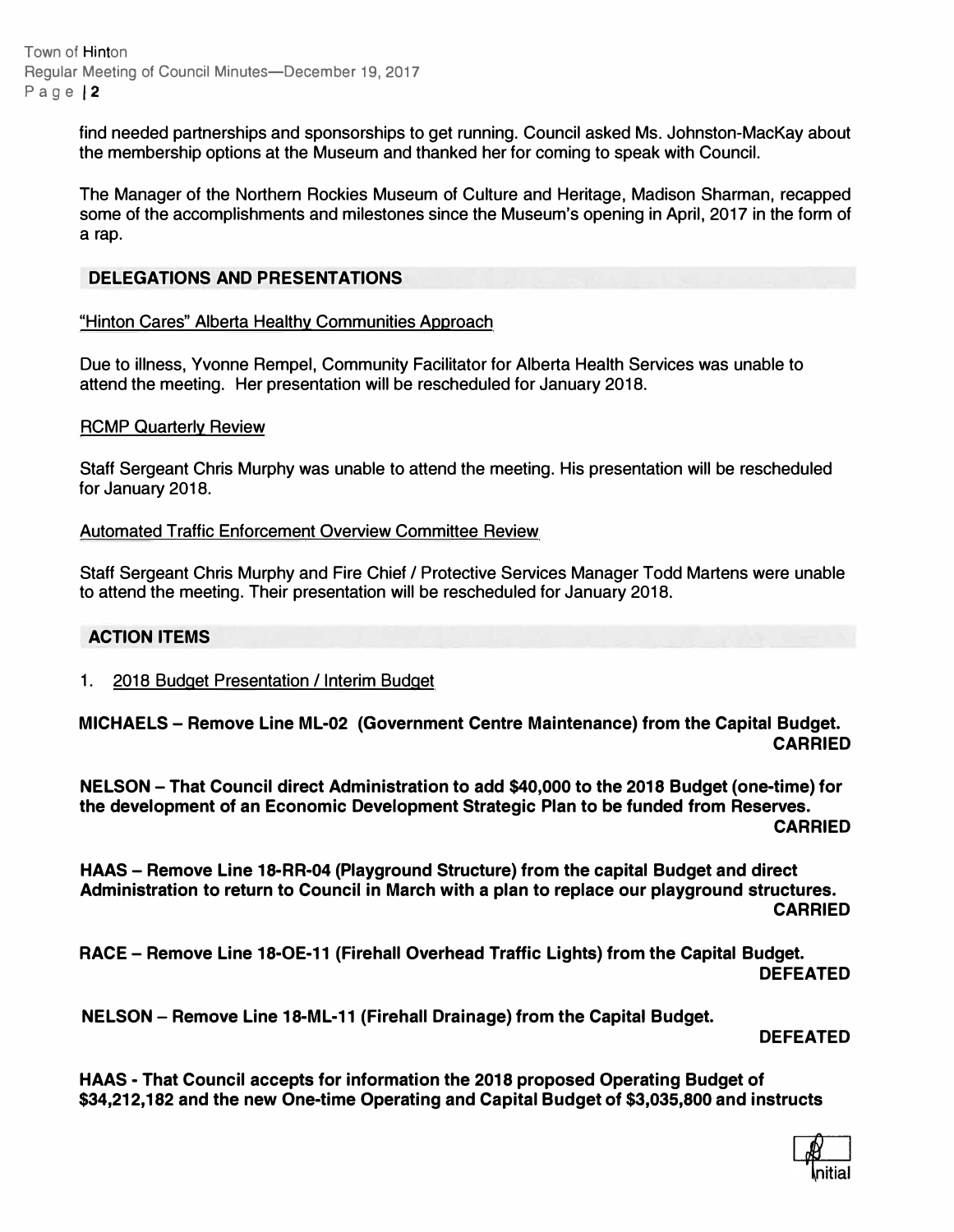Town of Hinton Regular Meeting of Council Minutes—December 19, 2017 Page | 3

> Administration to circulate for public feedback and bring back the 2078 Budget to Council on January 23.

> > CARRIED

WAUGH - That Council adopts <sup>a</sup> 2018 interim operating budget based on the 2077 budget estimate of \$34,402,376 until the final 2018 operating budget is adopted.

CARRIED

### INFORMATION ITEMS

1. Council Intormation Package #1 and #2, for December 19, 2017

NELSON - That Council Information Packages #7 and #2 for December 19, 2017 accepted for information.

CARRIED

# REPORTS FROM MAYOR, COUNCIL, CHIEF ADMINISTRATIVE OFFICER

1. Council Updates (Training, Conferences, Committees, Community Events)

Councillors reported on the various committees, meetings, and activities they attended since the last Regular Council meeting and what they plan on attending in the coming weeks.

### 2. Administrative Inquiries

No inquiries were received.

### 3. Chief Administrative Officer Report

Stephane Labonne, Chief Administrative Officer, provided an update on administrative matters.

### NOTICES OF MOTION

Council did not presen<sup>t</sup> any Notices of Motion.

#### IN CAMERA

Richard Tombs, ISL Engineering and Land Services and Mark Hildebrand, Reynolds, Mirth, Richards & Farmer (by phone) joined the meeting.

### NELSON - That the Regular Meeting of Council move In Camera.

CARRIED

The time was 6:59 p.m.

Councillor Waugh left the meeting at 9:17 p.m.

### NELSON- That the Regular Meeting of Council move out of In Camera.